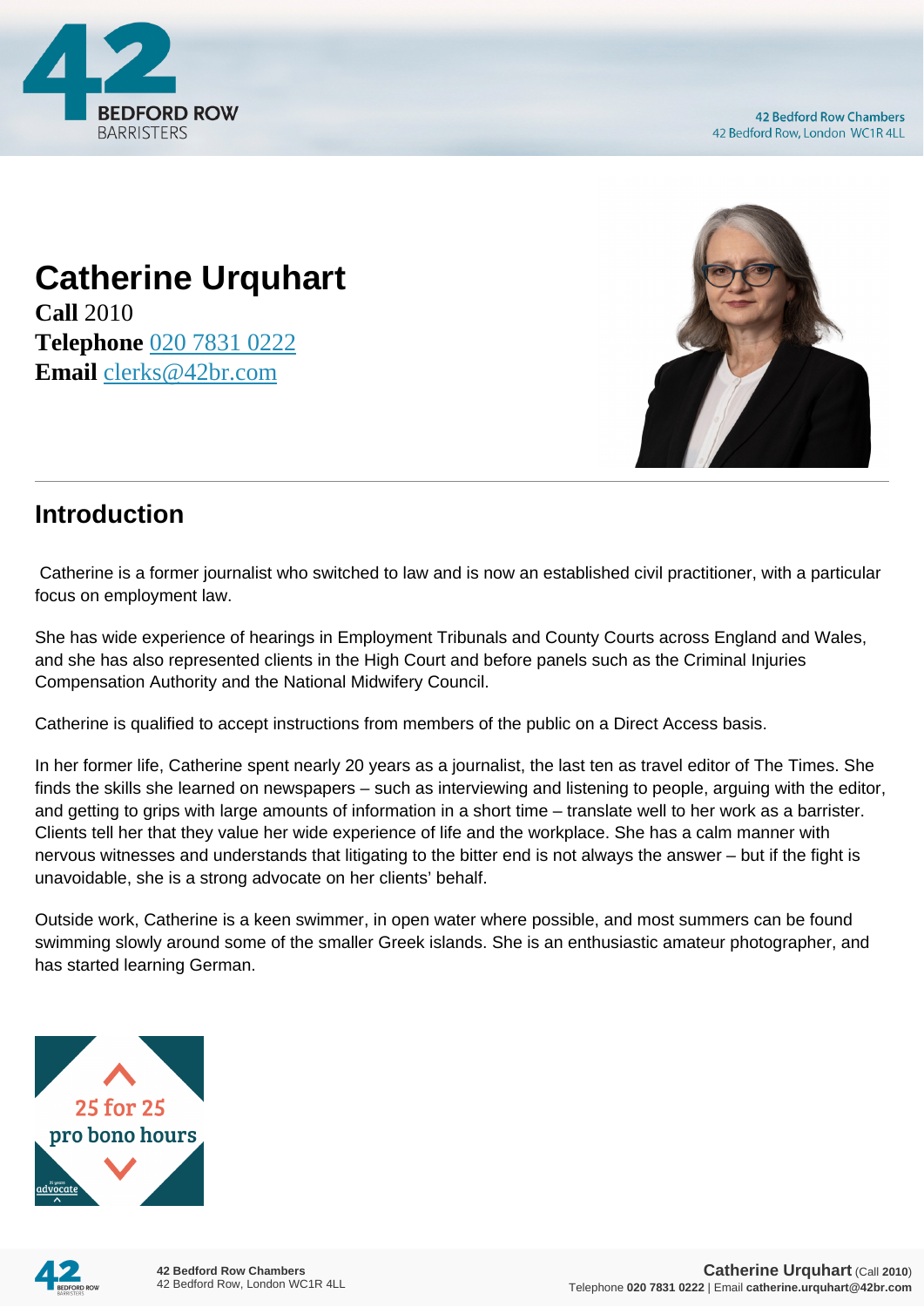

# **Employment Law**

Catherine appears for both claimants and respondents in the Employment Tribunal and Employment Appeal Tribunal, with clients including local authorities, schools and universities, hotels, private individuals, companies of all sizes, and charities. She undertakes all types of employment work, from advising on the merits of a claim to drafting documents, from attending preliminary hearings through to multi-day final hearings at tribunals around the country – and, since the coronavirus pandemic, by video link.

In particular, she has experience of 'ordinary' and automatically unfair dismissal; constructive dismissal; redundancy; whistleblowing; dismissal on the grounds of trade union membership or activities; discrimination based on sex, race, pregnancy and maternity, religion and belief, age, and disability, including hearings to determine disability status; disputes over employment status; interim relief; strike out applications; and applications for costs. She regularly acts for clients in judicial mediations and is experienced in drafting and advising on settlement agreements, and drafting particulars of claim, grounds of response and grounds of appeal.

Catherine feels strongly that there is little support for litigants bringing employment claims who do not have funding (such as through insurance or their trade union). Employment tribunals can be confusing places and employment law can be complex. So for the past three years, Catherine has regularly volunteered at the Employment Tribunal Litigant in Person Support Scheme (ELIPS) at Central London Employment Tribunal, which assists litigants who cannot afford representation.

Catherine also regularly writes articles, and presents seminars in-house at solicitors' firms, on aspects of employment law. Recent topics include: a guide to bringing and defending interim relief claims; getting the best evidence from your witness; how to deal with covert recordings; managing long-term sickness absence; and an update on discrimination on the basis of religion or philosophical belief.

#### **Her recent employment work includes:**

- Gavli and Ali v LHR Airports Ltd (UKEAT/0012/21/BA), which held that if a claimant seeks an uplift for failure to follow the ACAS Code of Practice on Disciplinary and Grievance Procedures, but fails to specify which part of the Code has been breached, the employment tribunal judge should still consider whether there has been a breach and whether an uplift should be awarded.
- Unnamed v Governing Body of the Bishop of Llandaff Church in Wales High School. The case involved allegations of sexual misconduct which were peripheral to the issues that the Tribunal had to determine, so this unfair dismissal hearing began with a complex 'Rule 50' application for a restricted reporting order.
- H v B Ltd. Catherine successfully defended the Respondent school from claims that it had dismissed a teacher because of his trade union membership or activities.

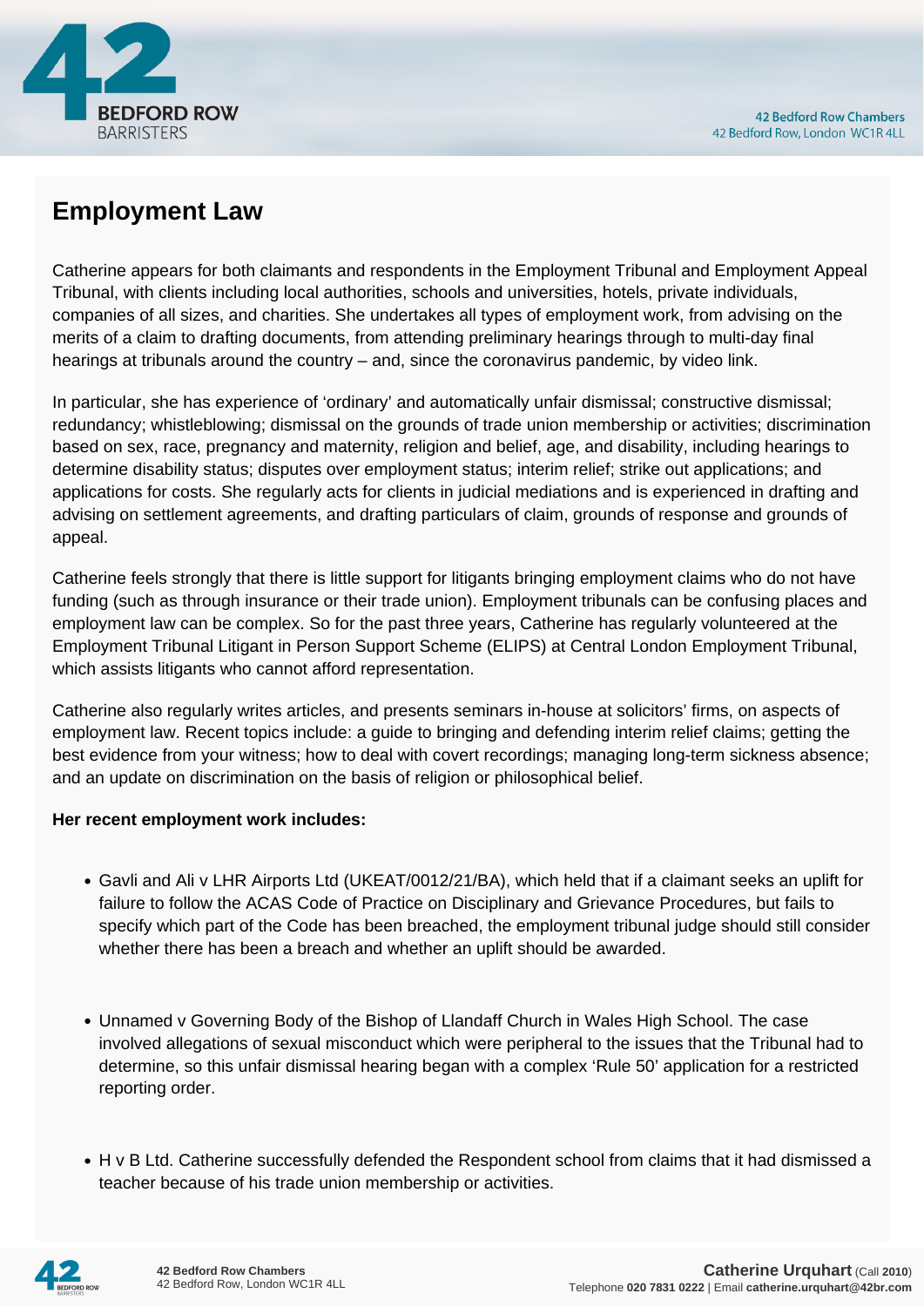

- T v Travelodge Hotels Limited. Catherine regularly represents Travelodge. A significant feature of this constructive unfair dismissal claim was the Claimant's reliance on covert recordings, and the arguments about whether they should be allowed into evidence.
- L v London Underground Limited. A sickness absence dismissal claim in which Catherine successfully defended the Respondent and recovered all its costs.
- W v Print Inc & Design Ltd & Anor. Catherine successfully defended a claim brought on the basis of discrimination on the grounds that the claimant was pregnant.
- S v C Ltd. Catherine appeared for the Claimant in this seven-day trial at Southampton Employment Tribunal in which she succeeded on claims of discrimination and harassment on the grounds of sex and disability. The Respondent's application for a reconsideration was also defeated.
- C v AMS Ltd, Leeds ET. A five-day hearing in which Catherine defended the Respondent, a legal services provider, from claims of race and disability discrimination. There was extensive consideration of reasonable adjustments concerning the Respondent's sick leave policy.
- F v Industrial Dwellings Society 1885. Catherine acted successfully for the Respondent, a social housing provider, at this four-day hearing at Watford Employment Tribunal, defending claims of unfair dismissal and race discrimination.
- P v Randox Health Checks Ltd. Catherine defeated leading counsel to win this six-day constructive dismissal claim.
- K v Moulsham High School Academy Trust. Catherine successfully defended a school from numerous whistleblowing claims in a nine-day hearing brought by a former teacher.
- O v Travelodge Hotels Limited: Another Travelodge case for Catherine and a hard-fought, nine-day race discrimination claim with numerous issues and witnesses ended in victory for her client.

## **Comments from clients**

"I want to write to you specifically to let you know what a marvellous job the barrister, Cath Urquhart, did. She